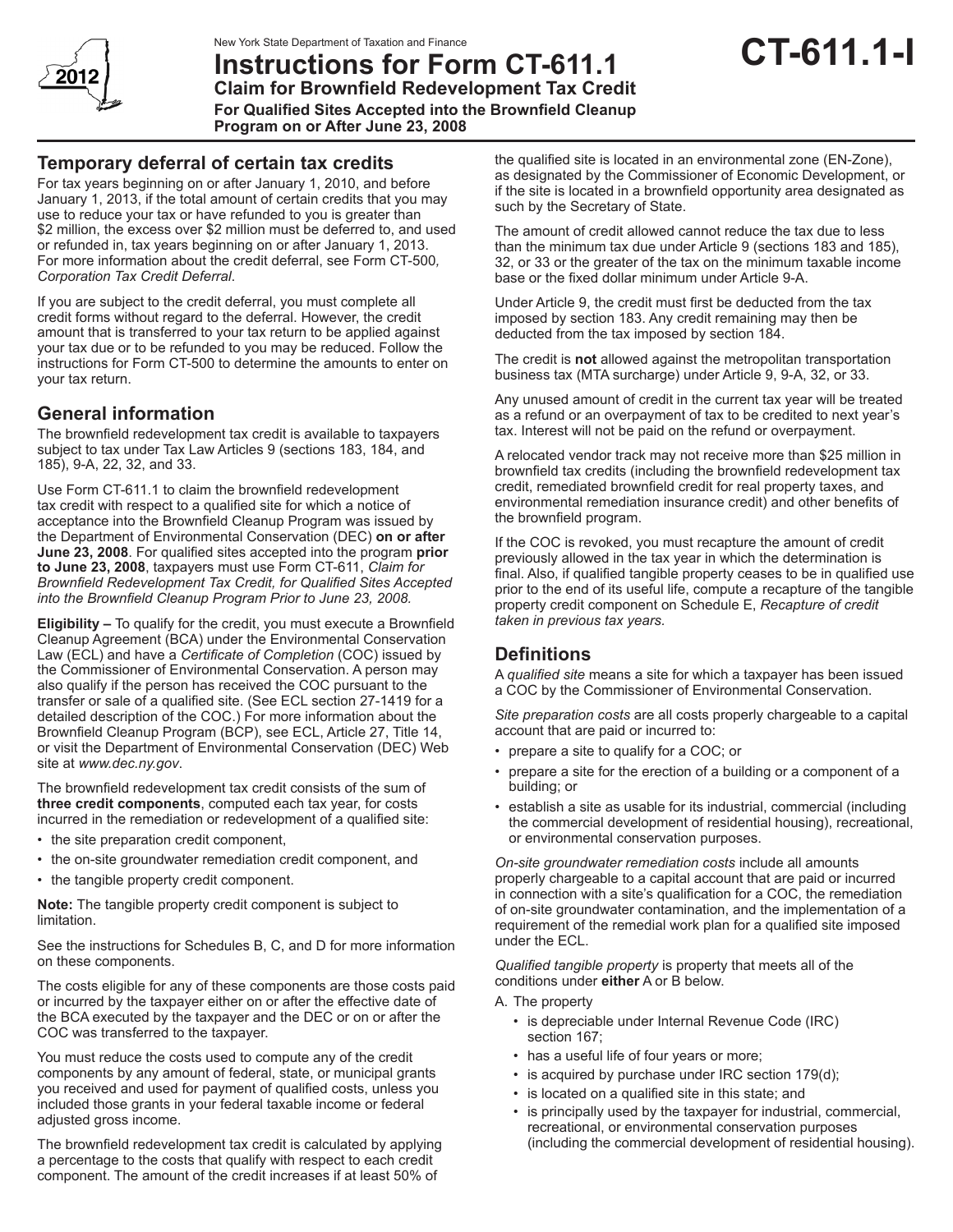#### B. **Or,** the property

- is, or when occupied becomes, part of a dwelling whose primary ownership structure is covered under Real Property Law Article 9-B, or meets the requirement of IRC section 216(b)(1);
- is acquired by purchase under IRC section 179(d); and
- is located on a qualified site in this state.

For purposes of this credit, property qualifying under B is deemed to be qualified tangible property and is deemed to have been placed in service when a certificate of occupancy is issued for the property.

**Note:** Property used to qualify for this credit may not be used as qualifying property for the investment tax credit (ITC) or the empire zone investment tax credit (EZ-ITC).

*Principally used* means more than 50%.

*Life or useful life (of property)* means the depreciable life provided by IRC section 167 or 168.

*Cost or other basis* means the basis of the property as determined for federal income tax purposes.

An *environmental zone (EN-Zone)* is an area designated by the Commissioner of Economic Development. An EN-Zone is a census tract and block-numbering area that, as of the year 2000 census, has a poverty rate of at least 20% and an unemployment rate of at least 1.25 times the statewide rate, or that has a poverty rate at least two times the poverty rate for the county in which the area is located. However, if you qualify because the site has a poverty rate that is at least twice the poverty rate for the county, the qualified site must be the subject of a BCA executed prior to September 1, 2010. To find out if a site is located in an EN-Zone, visit the Empire State Development Web site at *www.nylovesbiz.com* or call 1 800 782-8369.

*Manufacturing activities* means the production of goods by manufacturing, processing, assembling, refining, mining, extracting, farming, agriculture, horticulture, floriculture, viticulture, or commercial fishing. The generation and distribution of electricity, the distribution of natural gas, and the production of steam associated with the generation of electricity are specifically excluded. A qualified New York manufacturer also includes a taxpayer that is a qualified emerging technology company (QETC) as defined under Public Authorities Law section 3102-e(1)(c), except that the \$10 million limitation under section 3102-e(1)(c)(1) does not apply.

## **Line instructions**

**Line A –** If you are claiming a credit based on costs passed through to you from a partnership, mark an *X* in the box.

### **Schedule A – Brownfield site identifying information**

All taxpayers must **attach a copy** of the COC.

Complete the brownfield site identifying information relating to the qualified site from the COC issued by the DEC. Partners, shareholders, and beneficiaries should obtain this information, as well as a copy of the COC, from their partnership, New York S corporation, estate or trust.

Failure to provide accurate identifying information may delay processing or result in denial of your claim.

## **Schedule B – Site preparation credit component**

The site preparation credit component for site preparation costs which were paid or incurred to prepare a site to qualify for the COC is allowed for the tax year in which the effective date of the COC occurs.

The site preparation credit component for all other qualifying site preparation costs is allowed for the tax year in which the improvement to which the costs apply is placed in service. The site preparation credit component is allowed for up to five tax years after the COC has been issued.

The site preparation credit component includes the site preparation costs, properly charged to a capital account, paid or incurred by the taxpayer with respect to the qualified site.

Site preparation costs include, but are not limited to, the costs of the following:

- excavation
- temporary electric wiring
- scaffolding
	- demolition
	- fencing and security facilities

Site preparation costs **do not** include the cost of acquiring the site or the amounts included in the cost or other basis for federal income tax purposes for qualified tangible property and costs that are included in the groundwater remediation credit component.

Site preparation costs paid or incurred by the taxpayer with respect to a qualified site only include costs paid or incurred on or after the execution date of the BCA. Costs paid or incurred on or after the execution date of the BCA and up to the date on which the COC is issued are allowed for the tax year in which the COC is issued.

**Columns A, B, and C –** Describe site preparation costs paid or incurred during the tax year. List costs separately and in detail. Attach additional sheets if necessary. If the tax year is the tax year in which the effective date of the COC occurs (or is treated as having occurred), enter all costs paid or incurred to prepare the site to qualify for the COC.

Corporate partners: Enter in the *Partnership information* area on Form CT-611.1 the name, the identifying number, and your allocable share of the costs for each partnership that passed the credit component through to you. Include on line 1 the site preparation costs from line 28.

**Line 2 –** Obtain the applicable percentage to enter on line 2 from the COC issued for this qualified site.

**Line 3 –** New York S corporations: Transfer this amount to Form CT-34-SH, *New York S Corporation Shareholders' Information Schedule*, and provide your shareholders with their pro rata share of line 3. The shareholder will enter that amount on Form IT-611.1, *Claim for Brownfield Redevelopment Tax Credit, for Qualified Sites Accepted into the Brownfield Cleanup Program on or After June 23, 2008*.

## **Schedule C – On-site groundwater remediation credit component**

For the tax year in which the effective date of the COC occurs, the on-site groundwater credit component is allowed for costs incurred **and** paid prior to the issuance of the COC.

For up to five tax years after the COC was issued, the on-site groundwater remediation component is allowed in the tax year the qualified costs were both incurred **and** paid.

The on-site groundwater remediation credit component includes all costs properly charged to a capital account that are paid or incurred in connection with:

- a site's qualification for a COC;
- the remediation of on-site groundwater contamination; and
- the implementation of a requirement in the remedial work plan.

On-site groundwater remediation costs paid or incurred by the taxpayer with respect to a qualified site only include costs paid or incurred on or after the execution date of the BCA. Costs incurred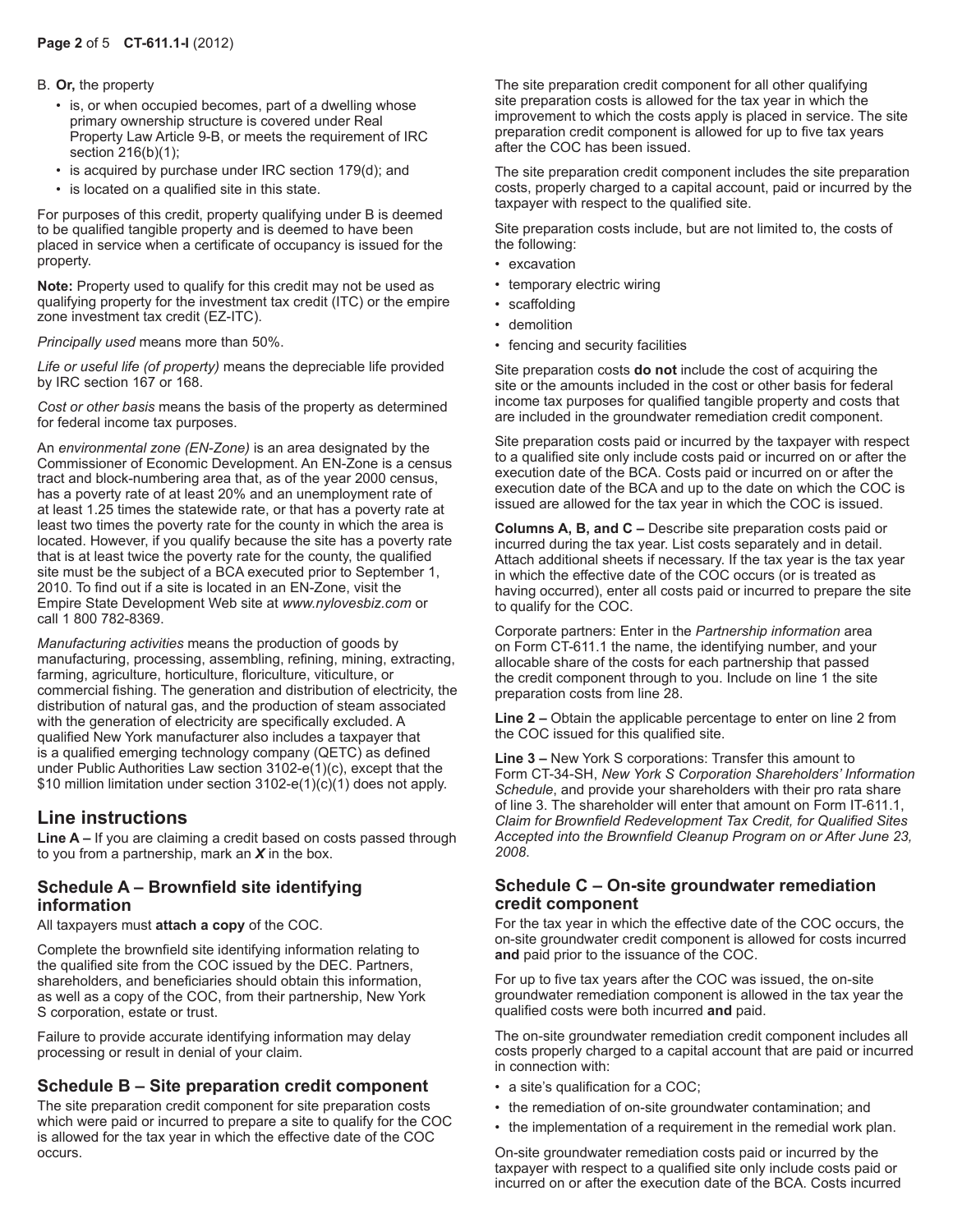**and** paid on or after the execution date of the BCA and up to the date on which the COC is issued are allowed in the tax year the COC is issued.

Costs **do not** include those amounts that were included in the site preparation component or the tangible property component.

**Columns A, B, and C –** Describe on-site groundwater remediation costs paid or incurred during the tax year. List costs separately and in detail. Attach additional sheets if necessary. If this is the tax year in which the effective date of the COC occurs (or is treated as having occurred), enter all on-site groundwater costs incurred and paid to prepare the site to qualify for the COC.

Corporate partners: Enter in the *Partnership information* area on Form CT-611.1 the name, the identifying number, and your allocable share of the costs for each partnership that passed the credit component through to you. Include on line 4 the groundwater remediation costs from line 28.

**Line 5 –** Obtain the applicable percentage to enter on line 5 from the COC issued for this qualified site.

**Line 6 –** New York S corporations: Transfer this amount to Form CT-34-SH and provide your shareholders with their pro rata share of line 6. The shareholder will enter that amount on Form IT-611.1.

#### **Schedule D – Tangible property credit component**

The tangible property credit component is allowed for the tax year in which qualified tangible property was placed in service on a qualified site for which a COC was issued, and for up to 10 years after the date such COC was issued.

The tangible property credit component includes the cost (or other basis of the property as computed for federal income tax purposes) of qualified tangible property.

Qualified tangible property costs paid or incurred by the taxpayer with respect to a qualified site only include costs paid or incurred on or after the execution date of the BCA.

Costs may include those incurred for leased property if the lessee was not the party legally responsible for the disposal of hazardous waste or the discharge of petroleum at the qualified site or if the lessee is legally responsible, but only because the lessee operated the site after the disposal of the hazardous waste or the discharge of petroleum. To qualify, the lessor must request and receive certification for the lessee from the Commissioner of Environmental Conservation.

If the COC was transferred to you from another taxpayer pursuant to the sale or transfer of all or any portion of the qualified site, the tangible property credit component does not include the costs of acquiring an interest in the site and any amounts included in the cost (or other basis for federal income tax purposes) of qualified tangible property already claimed by the previous taxpayer.

The tangible property credit component is limited. See line 9b instruction.

If the property ceases to be in qualified use, you may have to recapture the credit (see Schedule E, *Recapture of credit taken in previous tax years*).

**Column A –** Describe qualified property placed in service during the tax year. List individual items of machinery and equipment separately and in detail. Attach additional sheets if necessary.

Corporate partners: Enter in the *Partnership information* area on Form CT-611.1 the name, the identifying number, and your allocable share of the costs for each partnership that passed the credit component through to you. Include on line 7 the tangible property costs from line 28.

**Column D –** Enter the useful life of each item claimed. See the definition of life or useful life in *Definitions*. **Do not** use the recovery period for depreciation under the accelerated cost recovery system (ACRS) or the modified accelerated cost recovery system (MACRS).

**Line 8 –** Obtain the applicable percentage to enter on line 8 from the COC issued for this qualified site. If the qualified site is located in a brownfield opportunity area and is developed in conformance with the goals and priorities established for that applicable brownfield opportunity area (as designated pursuant to section 970-r of the General Municipal Law), increase the applicable percentage of the tangible property credit component as shown on the COC by two percent.

**Line 9b –** Enter the lesser of \$35 million or three times the costs included in the calculation of the site preparation credit component and the on-site groundwater remediation credit component for the qualified site. Include costs from the current tax year and all prior tax years. If the qualified site is to be used primarily for manufacturing activities, enter the lesser of \$45 million or six times the costs included in the calculation of the site preparation credit component and the on-site groundwater remediation credit component for the qualified site.

**Line 9c –** Subtract all tangible property credit component amounts claimed in prior tax years for the qualified site from the amount on line 9b and enter the result. This is the maximum tangible property credit component available to claim in the current tax year for the qualified site.

**Line 9d –** Enter the lesser of the amounts on line 9a or line 9c.

**Note:** If you marked *Yes* in the box in Schedule A indicating that there are multiple taxpayers listed on the COC claiming credits for the qualified site, the Tax Department may adjust your tangible property component accordingly.

New York S corporations: Transfer this amount to Form CT-34-SH and provide your shareholders with their pro rata share of line 9d. The shareholder will enter that amount on Form IT-611.1.

### **Schedule E – Recapture of credit taken in previous tax years**

#### **Recapture of tangible property credit component for property that ceases to be in qualified use**

If the tangible property that was used as the basis of this credit ceases to be in qualified use prior to the end of its useful life, you must add back the difference between the original credit allowed and the credit allowed for actual use to the tax otherwise due in the year the tangible property ceases to be in qualified use.

Tax Law, Article 1, section 21 provides different formulas for computing the amount of recaptured credit for property depreciated under IRC sections 167 and 168.

• For property depreciated solely under IRC section 167, the formula is:

months of useful life minus months

- of qualified use <br>
months of useful life component previously and the component previously component previously allowed
- For three-year property depreciated under IRC section 168, the formula is:

36 minus the number of<br>months of qualified use

 $\frac{f}{36}$  qualified use  $\frac{x}{36}$  tangible property credit<br>component previously a component previously allowed

Recapture the credit only if the property ceases to be in qualified use prior to the end of 36 months.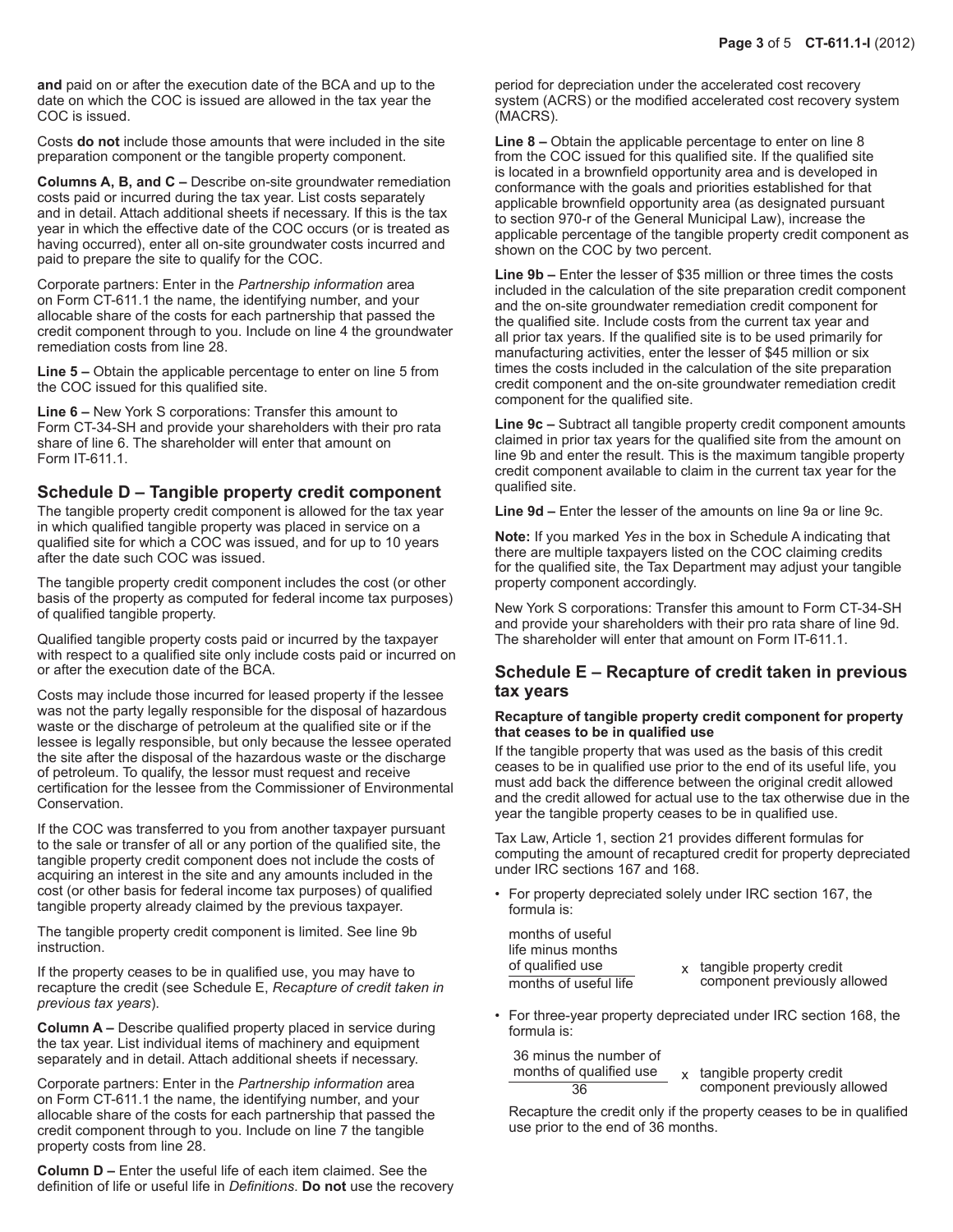• For property depreciated under IRC section 168, other than three-year property or buildings or structural components of buildings, the formula is:

| 60 minus the number of  |  |  |
|-------------------------|--|--|
| months of qualified use |  |  |
|                         |  |  |

 $\frac{\text{months of qualified use}}{60}$  x tangible property credit component previously allowed

Recapture the credit only if the property ceases to be in qualified use prior to the end of 60 months.

• For a building or structural component of a building that is depreciated under IRC section 168, the formula is:

number of months allowed by the IRC and used by the taxpayer minus the months of qualified use number of months allowed by the IRC and used by the taxpayer

x tangible property credit component previously allowed

If qualified property has a useful life of more than 12 years and has been in qualified use for more than 12 consecutive years, recapture is not necessary.

#### **Recapture if COC is revoked**

If your COC is revoked by the DEC, the amount of all brownfield credits previously allowed under Tax Law section 21 must be added back to your tax in the tax year in which the determination is final and no longer subject to judicial review.

Line 11a – Enter the total tangible property credit component amounts allowed in previous tax years less any prior recapture amount of the tangible property credit component with respect to the qualified site.

**Line 12 –** New York S corporations: Transfer this amount to the applicable line of Form CT-34-SH.

#### **Credit summary** (New York S corporations do not complete this section)

**Line 18 –** New York C corporations: If the amount on line 16 is greater than the amount on line 17, subtract line 17 from line 16. This is the amount of your credit; continue with the rest of this form. If the amount on line 17 is greater than the amount on line 16, you have a net recapture amount; subtract line 16 from line 17 and enter the result with a minus sign (-). Transfer the line 18 amount (with the minus sign if a recapture) to the appropriate line of the tax credits section on your franchise tax return. Do not complete the rest of this form.

#### **Computation of brownfield redevelopment tax credit used, refunded, or credited as an overpayment in the next tax year** *(New York S corporations do not complete this section)*

#### **Lines 19 and 22 entries table**

| If you filed            | Enter on line 19 any<br>net recapture of other<br>tax credits plus the<br>amount from | Fnter on line 22 the<br>minimum tax below |
|-------------------------|---------------------------------------------------------------------------------------|-------------------------------------------|
| Forms CT-183 and CT-184 | Line 4 of<br>Form CT-183<br>plus the amount<br>from line 3 or 4 of<br>Form CT-184     | 75                                        |
| Form CT-185             | Line 6                                                                                | 10                                        |
| Form CT-3               | Line 78                                                                               | Line 81 amount                            |
| Form CT-3-A             | Line 77                                                                               | Line 80 amount                            |
| Form CT-32              | Line 5                                                                                | 250                                       |
| Form CT-32-A            | Line 5                                                                                | 250                                       |
| Form CT-33              | Line 11                                                                               | 250                                       |
| Form CT-33-A            | Line 15                                                                               | Line 4 plus line 12                       |
| Form CT-33-NL           | Line 5                                                                                | 250                                       |

**Line 19 –** Enter your tax due before credits using the *Lines 19 and 22 entries table*.

**Line 20 –** If you are claiming more than one tax credit for this year, enter the total amount of credits claimed before applying this credit. Include any amount of brownfield redevelopment tax credit being claimed on another Form CT-611 or CT-611.1 that you wish to apply before the credit being claimed on this form. Otherwise, enter *0***.** You must apply certain credits before the brownfield redevelopment tax credit. Refer to the instructions for your franchise tax return to determine the order of credits that applies.

Article 9-A filers: Refer to Form CT-600-I, *Instructions for*  Form CT-600, Ordering of Corporation Tax Credits, for the order of credits.

If you are included in a combined return, include any amount of tax credit(s) being claimed by other members of the combined group, including the brownfield redevelopment tax credit, that you wish to apply before your brownfield redevelopment tax credit.

**CT-33 and CT-33-A filers including unauthorized insurance corporations:** Do not enter on this line any amount of empire zone (EZ) wage tax credit, zone equivalent area (ZEA) wage tax credit, or EZ capital tax credit you may be claiming. If you are included in a combined return, do not include any amount of these credits being claimed by other members of the combined group.

**Line 22 –** Enter your minimum tax using the *Lines 19 and 22 entries table.*

**Lines 24, 26, and 27 –** On line 24, enter the lesser of line 18 or line 23.

If your total credits from all sources are **\$2 million or less**, enter the amounts from lines 24, 26, and 27 on your franchise tax return.